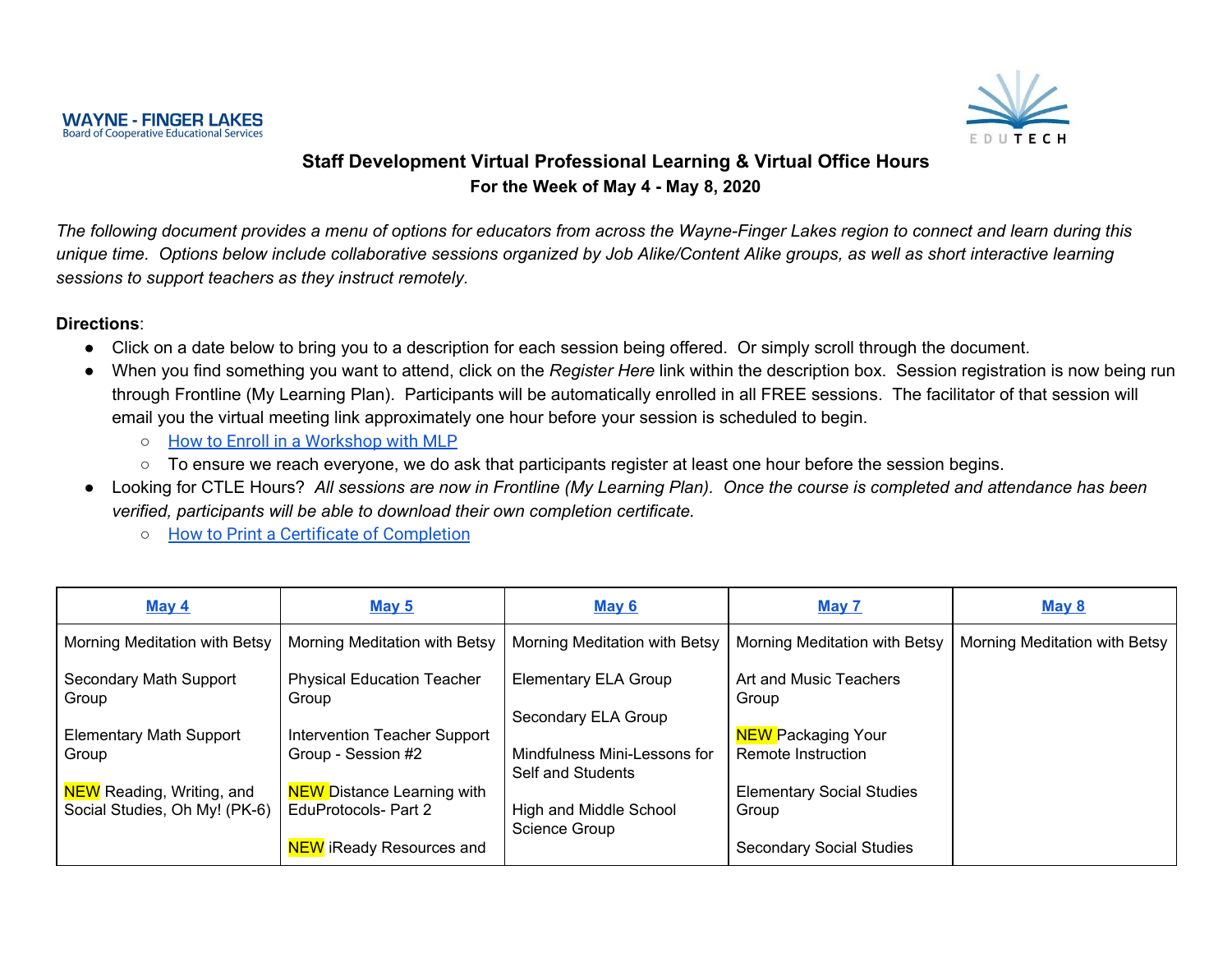

| how to Assign and Monitor<br>Online Lessons<br>Taking a Deeper Dive into the<br><b>Community Circle</b>                   | <b>Elementary Science Group</b> | Group<br><b>NEW</b> Supporting ELLs during<br>COVID-19<br><b>NEW USHG New Framework</b><br><b>Regents Exam Session</b><br>ZOOM SESSION<br>Taking a Deeper Dive into the<br><b>Community Circle</b> |  |
|---------------------------------------------------------------------------------------------------------------------------|---------------------------------|----------------------------------------------------------------------------------------------------------------------------------------------------------------------------------------------------|--|
|                                                                                                                           | ~Linked Below~                  |                                                                                                                                                                                                    |  |
| More Virtual Sessions Including Instructional Technology Trainings and Sessions for Special Education Teachers<br>$\star$ |                                 |                                                                                                                                                                                                    |  |
| <b>Resources to support Emergency Remote Learning</b><br>$\star$                                                          |                                 |                                                                                                                                                                                                    |  |
| <b>Virtual Office Hours with Staff Developers</b>                                                                         |                                 |                                                                                                                                                                                                    |  |

<span id="page-1-0"></span>

| <b>Time &amp; Registration</b><br><b>Form</b> | <b>Topic</b>                                                                                         | <b>Facilitator</b>           |
|-----------------------------------------------|------------------------------------------------------------------------------------------------------|------------------------------|
|                                               | <b>Monday, May 4, 2020</b>                                                                           |                              |
| $8:00 - 8:15$                                 | Morning Meditation with Betsy: Start your day with a 15-minute focus on your personal<br>well-being. | <b>Betsy Serapilio-Frank</b> |
| <b>Register Here</b>                          |                                                                                                      |                              |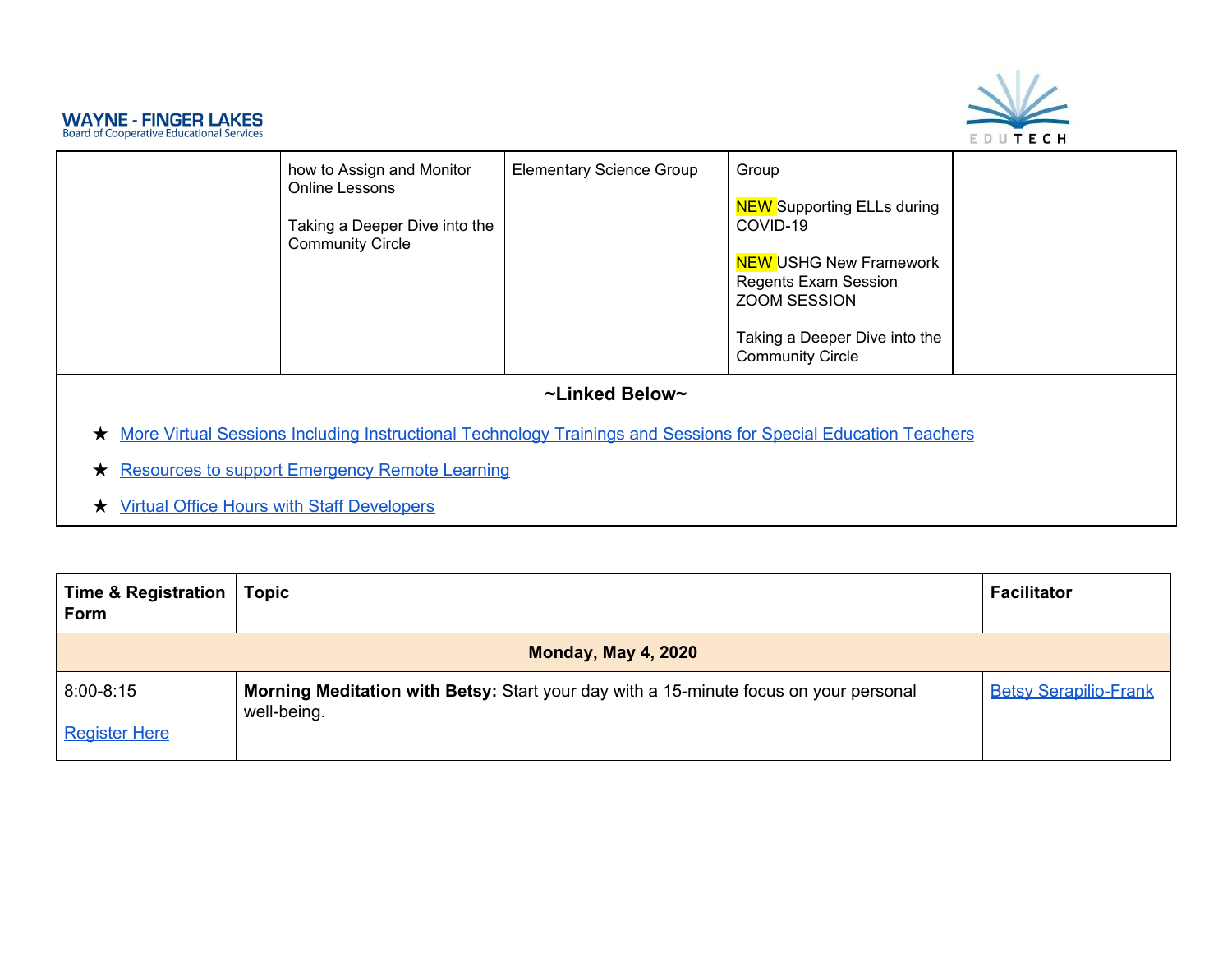

<span id="page-2-0"></span>

| 8:30-9:00<br><b>Register Here</b>     | Secondary Math Support Group: Come join us for a half hour of sharing, connecting, and<br>collaborative planning.<br><b>Link to Collaborative Notes</b>                                                                                                                                                                                                                                                                                                                                                               | <b>Andy Mitchell</b>                                                                                                                                                                                                       |
|---------------------------------------|-----------------------------------------------------------------------------------------------------------------------------------------------------------------------------------------------------------------------------------------------------------------------------------------------------------------------------------------------------------------------------------------------------------------------------------------------------------------------------------------------------------------------|----------------------------------------------------------------------------------------------------------------------------------------------------------------------------------------------------------------------------|
| $2:00 - 2:30$<br><b>Register Here</b> | Elementary Math Support Group: Come join us for a half hour of sharing, connecting, and<br>collaborative planning.<br><b>Link to Collaborative Notes</b>                                                                                                                                                                                                                                                                                                                                                              | <b>Andy Mitchell</b>                                                                                                                                                                                                       |
| $2:00-3:00$<br><b>Register Here</b>   | <b>NEW</b> Reading, Writing, and Social Studies, Oh My! (PK-6)<br>Get an overview of an authentic, integrated 5-day learning plan that includes reading, writing,<br>social studies, and so much more. Learn how to integrate both the Next Generation English<br>Language Arts Learning Standards and NYS K-12 Social Studies Framework into an interactive<br>5-day learning experience for PK-6 students. Participants will have an opportunity to explore<br>possible standards and begin to create a 5-day plan. | <b>Betsy Serapilio-Frank</b><br>Jessica Cramer<br>This session is a JMT<br>opportunity between<br>Genesee Valley<br>Educational Partnership,<br>Monroe One, Monroe<br>2-Orleans BOCES, and<br>Wayne-Finger Lakes<br>BOCES. |
|                                       | Tuesday, May 5, 2020                                                                                                                                                                                                                                                                                                                                                                                                                                                                                                  |                                                                                                                                                                                                                            |
| $8:00 - 8:15$<br><b>Register Here</b> | Morning Meditation with Betsy: Start your day with a 15-minute focus on your personal<br>well-being.                                                                                                                                                                                                                                                                                                                                                                                                                  | <b>Betsy Serapilio-Frank</b>                                                                                                                                                                                               |
| 8:30-9:00<br><b>Register Here</b>     | Physical Education Teacher Group: What's working? What are you struggling with? What are<br>you looking for students to gain? During this week's session we will also begin to brainstorm<br>ways to keep students safe when we return back to school.                                                                                                                                                                                                                                                                | Jennifer Meehan<br><b>Shane Valliere</b><br><b>Jessica Sheridan</b>                                                                                                                                                        |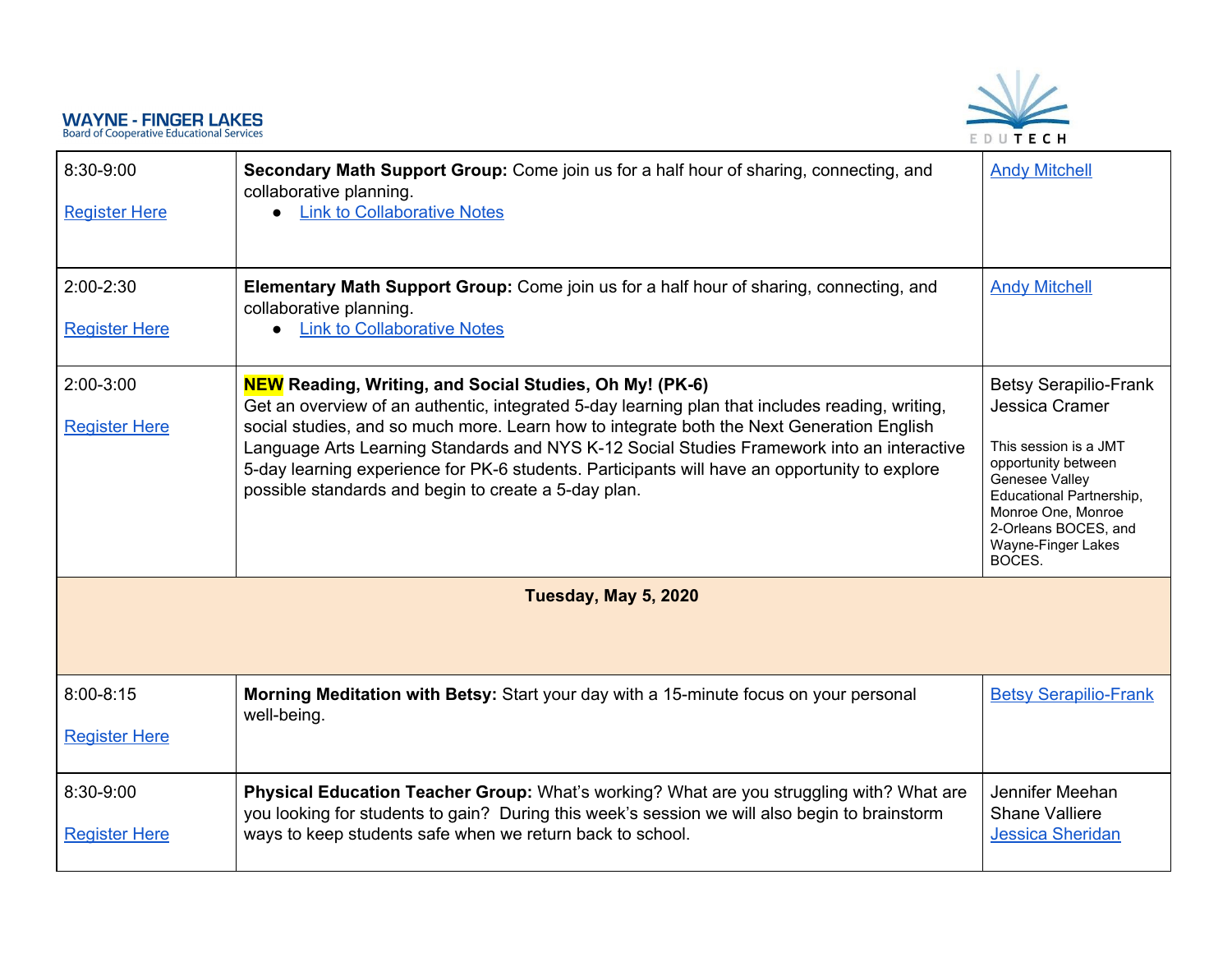

<span id="page-3-0"></span>

|                                       | <b>Link to Collaborative Notes</b>                                                                                                                                                                                                                                                                                                                                                                                       |                                               |
|---------------------------------------|--------------------------------------------------------------------------------------------------------------------------------------------------------------------------------------------------------------------------------------------------------------------------------------------------------------------------------------------------------------------------------------------------------------------------|-----------------------------------------------|
| $9:00 - 9:30$<br><b>Register Here</b> | Intervention Teacher Support Group - Session #2: What are you having success with? What<br>questions or struggles are you having with remote learning? What are you hoping for students<br>to gain during this time and how will you know if they are achieving that goal?<br><b>Link to Collaborative Notes</b>                                                                                                         | <b>Kristin DeFeo</b><br>Adam Bishop           |
| 10:00-10:30<br><b>Register Here</b>   | <b>NEW Distance Learning with EduProtocols- Part 2: EduProtocols are instructional lesson</b><br>frames that are designed to engage students in any subject, at any grade level. Join us as we<br>explore an EduProtocol and its variations that you can use with your students tomorrow!<br>*This offering requires some comfort navigating instructional technology*<br><b>Prep Materials for EduProtocols Session</b> | <b>Erika Asquino</b><br><b>Laurie Elliott</b> |
| 11:00-11:30<br><b>Register Here</b>   | <b>NEW</b> iReady Resources and how to Assign and Monitor Online Lessons: Review<br>additional free resources made available for at home learning. Learn how to assign new<br>lessons, monitor on-line instruction and provide intervention within iReady.                                                                                                                                                               | <b>Cindy Salow</b>                            |
| $2:00-2:30$<br><b>Register Here</b>   | Taking a Deeper Dive into the Community Circle: Practice with the virtual circle with a focus<br>on the talking piece and closing the circle. A SEL topic will be demonstrated. The circle will<br>address emotional literacy around the SEL competencies. A mindful practice in the circle that<br>teachers can ground students' learning will be discussed.<br><b>Link to Collaborative Notes</b>                      | Lisa Brockhuizen                              |
|                                       | Wednesday, May 6, 2020                                                                                                                                                                                                                                                                                                                                                                                                   |                                               |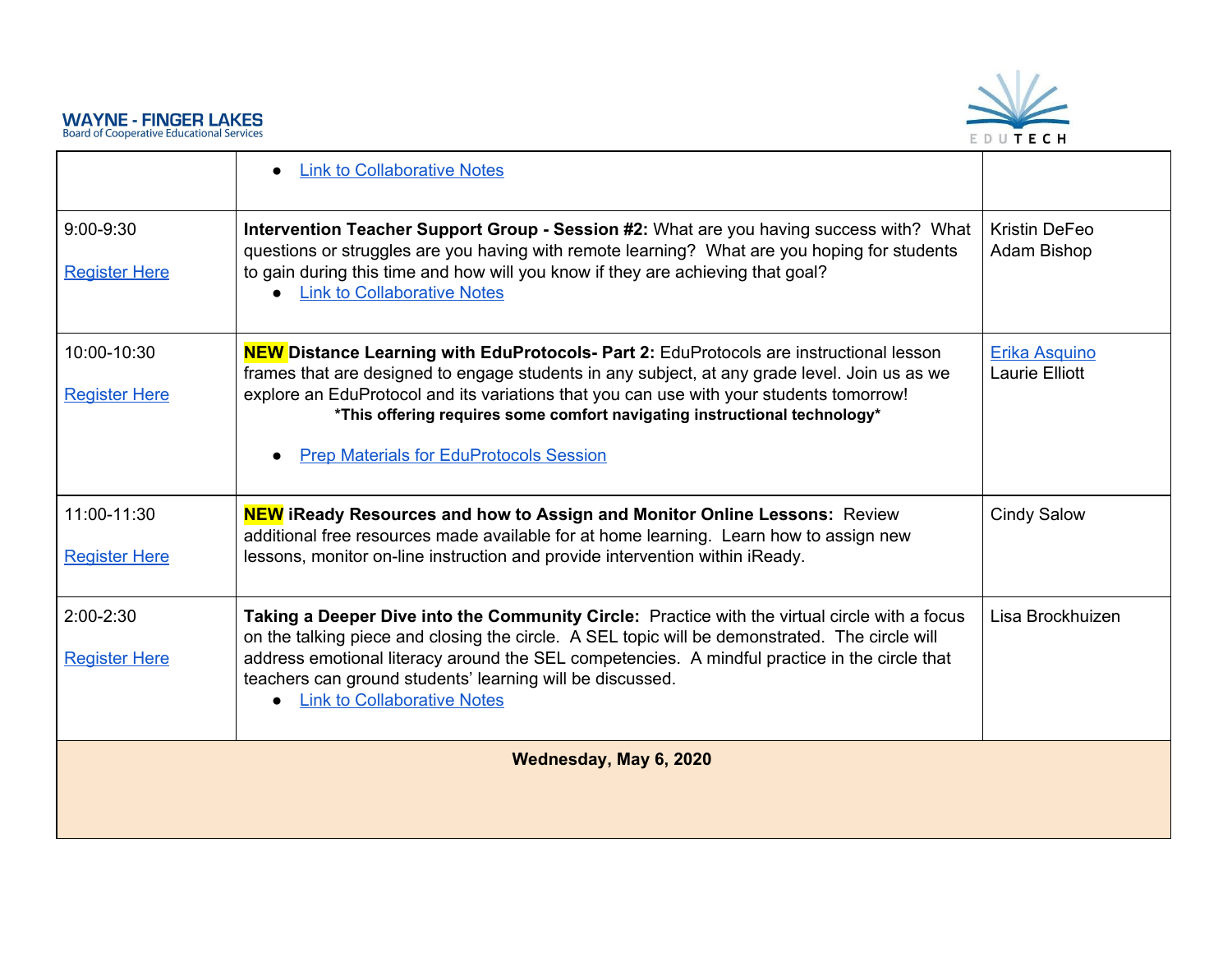

<span id="page-4-0"></span>

| $8:00 - 8:15$<br><b>Register Here</b> | Morning Meditation with Betsy: Start your day with a 15-minute focus on your personal<br>well-being.                                                                           | <b>Betsy Serapilio-Frank</b>                            |
|---------------------------------------|--------------------------------------------------------------------------------------------------------------------------------------------------------------------------------|---------------------------------------------------------|
| 10:30-11:00<br><b>Register Here</b>   | Elementary ELA Group: Come join us for a half hour of sharing, connecting, and collaborative<br>planning.<br>• Link to Collaborative Notes                                     | <b>Betsy Serapilio-Frank</b>                            |
| 11:30-12:00<br><b>Register Here</b>   | Secondary ELA Group: Come join us for a half hour of sharing, connecting, and collaborative<br>planning.<br><b>Link to Collaborative Notes</b>                                 | <b>Betsy Serapilio-Frank</b>                            |
| 11:30-12:00<br><b>Register Here</b>   | Mindfulness Mini-Lessons for Self and Students: Awareness of Body and Mind                                                                                                     | Erica Ebert<br>Mindfulness Coach,<br><b>Webster CSD</b> |
| $1:00 - 1:30$<br><b>Register Here</b> | <b>High and Middle School Science Group:</b><br>What's working? What are you struggling with? What are you looking for students to gain?<br><b>Link to Collaborative Notes</b> | Sharon Bassage                                          |
| 2:00-2:30<br><b>Register Here</b>     | <b>Elementary Science Group: Lets Chat!</b><br>What's working? What are you struggling with? What are you looking for students to gain?<br><b>Link to Collaborative Notes</b>  | <b>Sharon Bassage</b>                                   |
|                                       | Thursday, May 7, 2020                                                                                                                                                          |                                                         |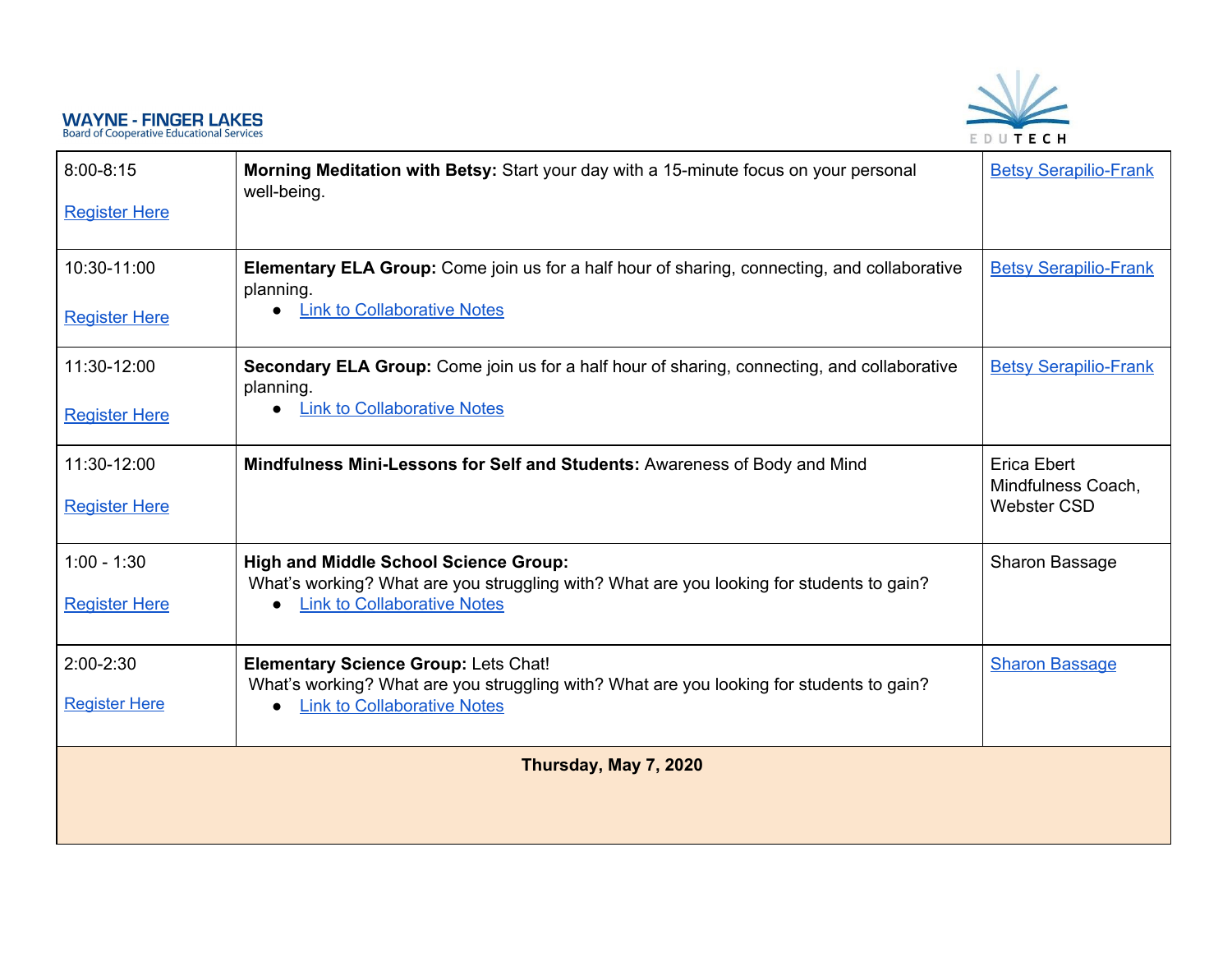

| $8:00 - 8:15$<br><b>Register Here</b> | Morning Meditation with Betsy: Start your day with a 15-minute focus on your personal<br>well-being.                                                                                                                                                                                                                            | <b>Betsy Serapilio-Frank</b>                  |
|---------------------------------------|---------------------------------------------------------------------------------------------------------------------------------------------------------------------------------------------------------------------------------------------------------------------------------------------------------------------------------|-----------------------------------------------|
| 8:30-9:00<br><b>Register Here</b>     | Art and Music Teachers Group: What's working? What are you struggling with? What are you<br>looking for students to gain?<br><b>Link to Collaborative Notes</b>                                                                                                                                                                 | <b>Jessica Sheridan</b><br>Mary Harvey        |
| 10:00-10:30<br><b>Register Here</b>   | <b>NEW</b> Packaging Your Remote Instruction: Looking for easy ways to organize and deliver<br>instructional materials to students? This session will focus on templates, tools, and tricks to help<br>'package' remote instruction for easy access by students and families.<br><b>Link to Resources</b>                       | <b>Erika Asquino</b><br><b>Laurie Elliott</b> |
| 10:30-11:00<br><b>Register Here</b>   | <b>Elementary Social Studies Group:</b> Come join us for a half hour of sharing, connecting, and<br>collaborative planning.<br>• Link to Collaborative Notes                                                                                                                                                                    | <b>Betsy Serapilio-Frank</b>                  |
| 11:30-12:00<br><b>Register Here</b>   | Secondary Social Studies Group: Come join us for a half hour of sharing, connecting, and<br>collaborative planning.<br><b>Link to Collaborative Notes</b>                                                                                                                                                                       | <b>Betsy Serapilio-Frank</b>                  |
| $2:00-3:00$<br><b>Register Here</b>   | <b>NEW Supporting ELLs during COVID-19</b><br>This session will offer an overview for educators on ways to provide continuity of instruction for<br>English Language Learners (ELLs). There will be opportunity to preview resources and discuss<br>current needs. This session is for all educators, administrators and staff. | Shawnna Sweet,<br><b>MidWest RBRN</b>         |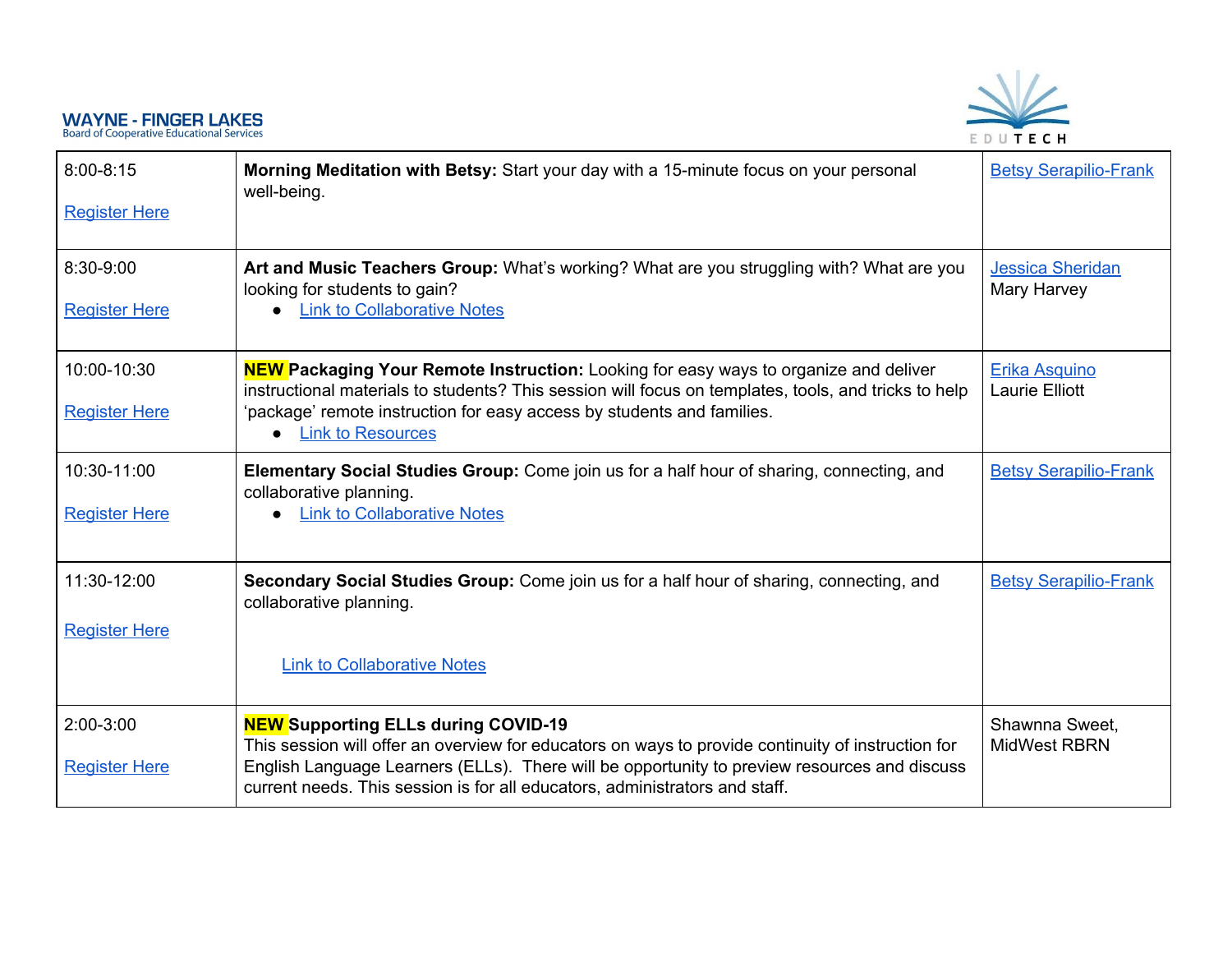

| 2:00-3:00<br><b>Register Here</b>     | <b>NEW USHG New Framework Regents Exam Session ZOOM SESSION</b><br>This one hour ZOOM session is a NYSED Turnkey Session to provide Social Studies Teachers<br>with an overview on the new US History and Government Framework Exam. Participants will be<br>given an overview on the different parts of the exam and learn effective instructional practices to<br>help prepare students for success. The ZOOM link will be sent to participants one day prior to<br>the event. | Marijo Pearson<br>Mike Monaghan<br>This session is a JMT<br>opportunity between<br>Genesee Valley<br>Educational Partnership,<br>Monroe One, Monroe<br>2-Orleans BOCES, and<br>Wayne-Finger Lakes<br>BOCES. |
|---------------------------------------|----------------------------------------------------------------------------------------------------------------------------------------------------------------------------------------------------------------------------------------------------------------------------------------------------------------------------------------------------------------------------------------------------------------------------------------------------------------------------------|-------------------------------------------------------------------------------------------------------------------------------------------------------------------------------------------------------------|
| $2:00-2:30$<br><b>Register Here</b>   | Taking a Deeper Dive into the Community Circle: Practice with the virtual circle with a focus<br>on the talking piece and closing the circle. A SEL topic will be demonstrated. The circle will<br>address emotional literacy around the SEL competencies. A mindful practice in the circle that<br>teachers can ground students' learning will be discussed.<br><b>Link to Collaborative Notes</b>                                                                              | Lisa Brockhuizen                                                                                                                                                                                            |
|                                       | <b>Friday, May 8, 2020</b>                                                                                                                                                                                                                                                                                                                                                                                                                                                       |                                                                                                                                                                                                             |
| $8:00 - 8:10$<br><b>Register Here</b> | Morning Meditation with Betsy: Start your day with a 15-minute focus on your personal<br>well-being.                                                                                                                                                                                                                                                                                                                                                                             | <b>Betsy Serapilio-Frank</b>                                                                                                                                                                                |

<span id="page-6-1"></span><span id="page-6-0"></span>

| <b>Office Hours</b>                                                                                                                                                                   |
|---------------------------------------------------------------------------------------------------------------------------------------------------------------------------------------|
| The Wayne-Finger Lakes and Instructional EduTech Staff Development Team are here for you! Click on the staff developer below that you wish to  <br>schedule a 30 minute meeting with. |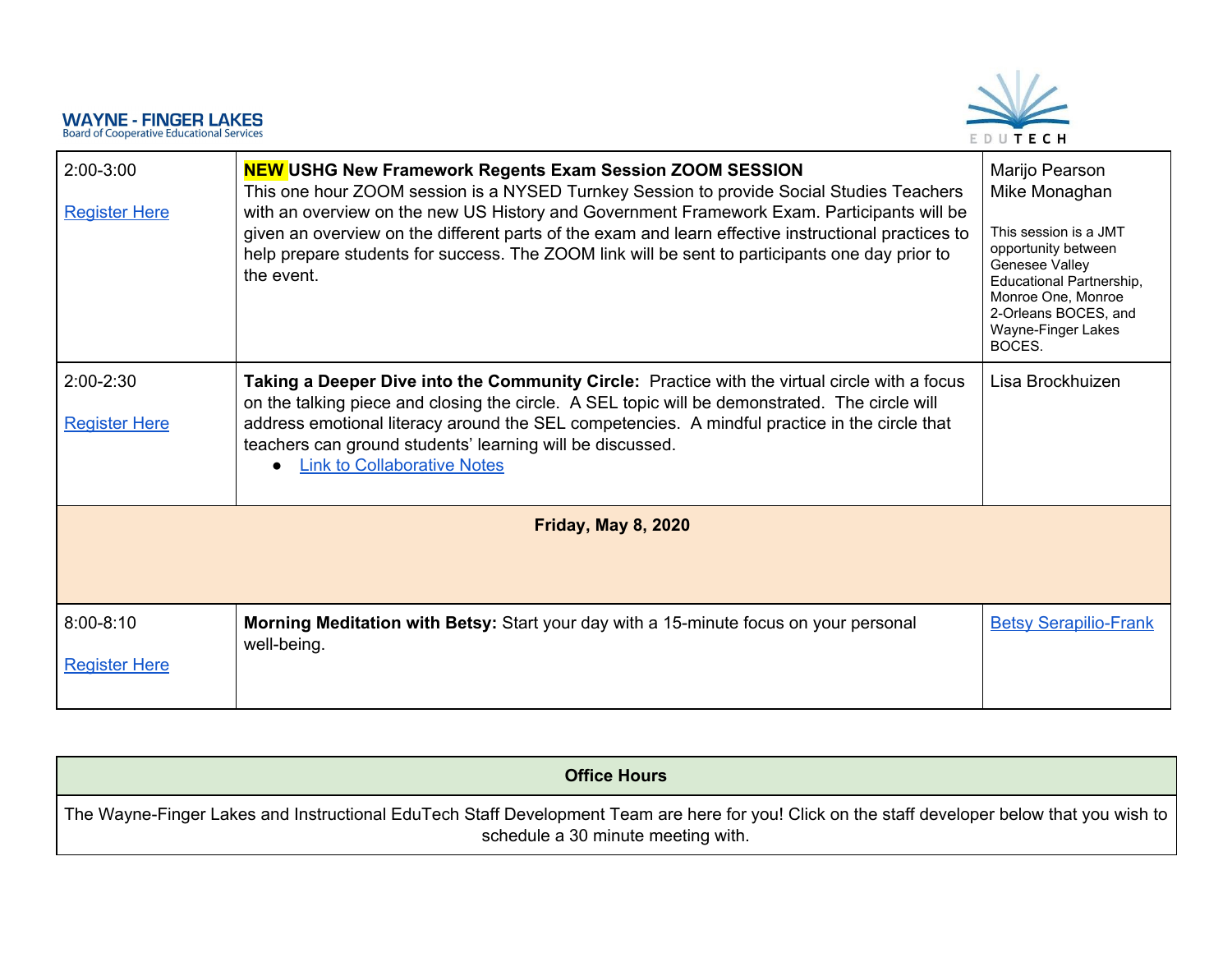

Erika [Asquino](https://calendly.com/erika-asquino/30min) - Contact me if you have any questions about technology or literacy instruction.

Sharon [Bassage](mailto:Sharon.Bassage@wflboces.org) - Contact me if you have any questions about Science.

Gordy [Baxter](https://calendly.com/gordon-baxter/30min): Contact me with any instructional technology needs.

Lisa [Brockhuizen](https://calendly.com/lisa-brockhuizen/connect-with-lisa)

Contact me with any questions about Community Circles, supporting students, SEL and resources related to counseling services

Mary [Harvey](https://calendly.com/mary-harveyedutechtraining/office-hours-with-mary-harvey-for-technology-support) - Contact me with any instructional technology needs.

Andy [Mitchell](https://calendly.com/andrew-david-mitchell/30min) - I'm available to help you with all of your math needs

Betsy [Serapilio-Frank](mailto:betsy.frank@wflboces.org): Contact me to discuss your literacy, ELA, Social Studies, or Mindfulness needs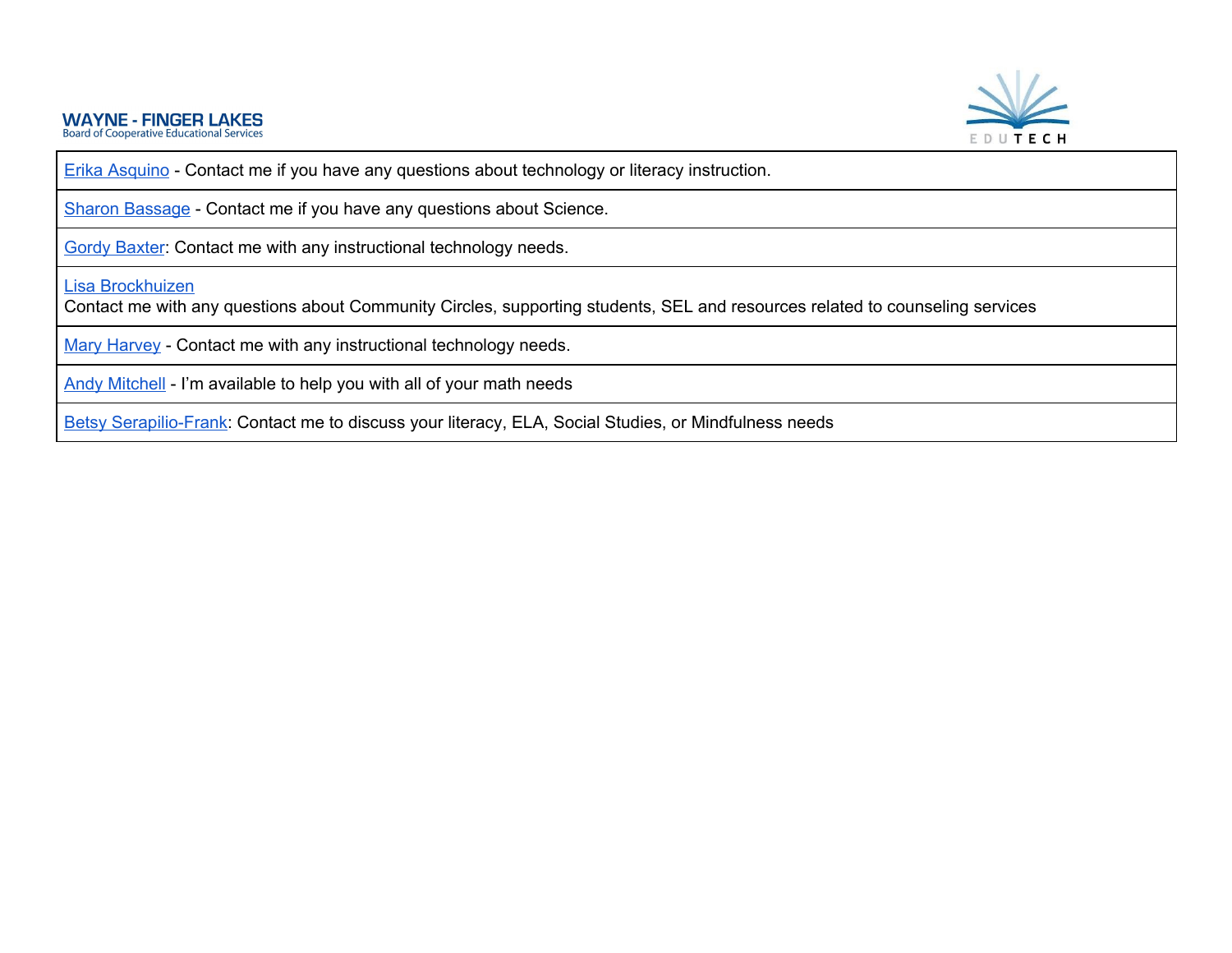

<span id="page-8-0"></span>

#### **Mid-West Regional Partnership Center**

is part of the NYSED Office of Special Education (OSE)'s OSE Educational Partnership network. We engage in systems change work, providing a variety of supports including regional learning opportunities, targeted skills groups, and intensive partnerships. We provide technical assistance and professional development to a variety of stakeholders in the Monroe 1, Monroe 2, Genesee Valley and Wayne Finger Lakes BOCES Regions as well as the Rochester City School District. We work toward sustainability and share promising/effective practices within the region and across the state.

#### [Virtual Workshop Sessions](https://www.smore.com/29tpv)

#### **Mid-West JMT**

To help support all districts in our JMT region, Genesee Valley Educational Partnership, Monroe One, Monroe 2-Orleans, and Wayne-Finger Lakes have collaborated to create multiple professional learning opportunities. As more opportunities are developed, additional descriptions will be added below.

### [Virtual Sessions](https://www.smore.com/56grw)

\*\*this includes all instructional technology trainings\*\*





[Click](https://ebn.edutech.org/Playlist/c5WSn3y9) here to access past session recordings.

- Click here for [Schoology](https://ebn.edutech.org/Playlist/x5F8KrHj) specific [recordings](https://ebn.edutech.org/Playlist/x5F8KrHj)
- [Complete](https://docs.google.com/forms/d/e/1FAIpQLSetAgjwAeh5SX2-1beP5wTZv6Pujsl6P5gDUaAzFyLX8HWGww/viewform?usp=sf_link) this form for CTLE credit for [Recorded](https://docs.google.com/forms/d/e/1FAIpQLSetAgjwAeh5SX2-1beP5wTZv6Pujsl6P5gDUaAzFyLX8HWGww/viewform?usp=sf_link) Sessions